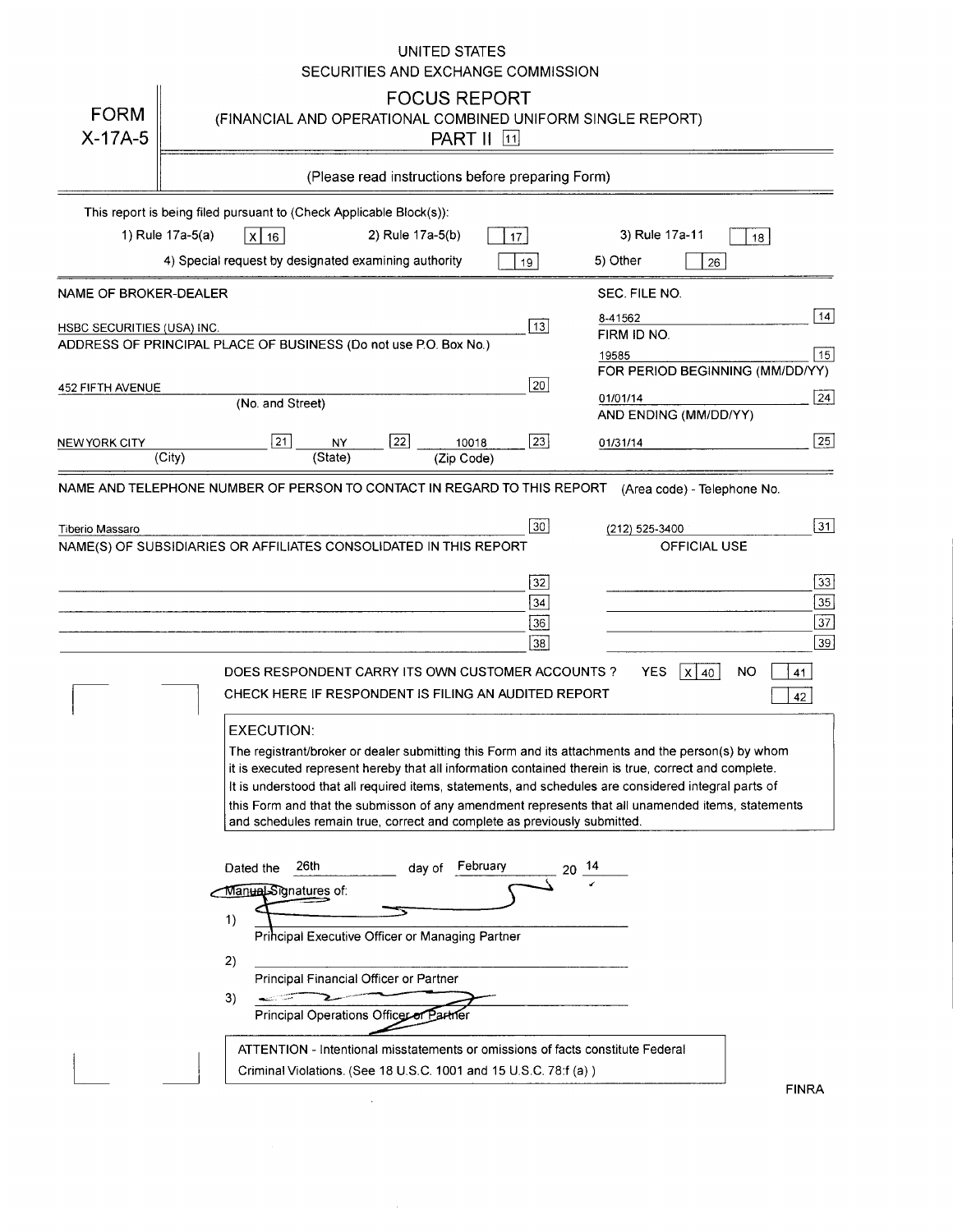#### SUPPLEMENT TO FINANCIAL AND OPERATIONAL COMBINED UNIFORM SINGLE REPORT PART II

BROKER OR DEALER

HSBC SECURITIES (USA) INC.

 $01/31/14$ 

as of

## STATEMENT OF SEGREGATION REQUIREMENTS AND FUNDS IN SEGREGATION FOR CUSTOMERS TRADING ON U.S. COMMODITY EXCHANGES

| SEGREGATION REQUIREMENTS (Section 4d(2) of the CEAct)                                       |               |      |                            |        |
|---------------------------------------------------------------------------------------------|---------------|------|----------------------------|--------|
| 1. Net ledger balance                                                                       |               |      |                            |        |
| A. Cash                                                                                     |               | \$   | 347,295,282 7010           |        |
| B. Securities (at market)                                                                   |               |      | 551,272,884 7020           |        |
| 2. Net unrealized profit (loss) in open futures contracts traded on a contract market       |               |      | 11,097,541 7030            |        |
| 3. Exchange traded options                                                                  |               |      |                            |        |
| A. Add market value of open option contracts purchased on a contract market                 |               |      | 68,399,236 7032            |        |
| B. Deduct market value of open option contracts granted (sold) on a contract market         |               |      | 29,234,336) 7033           |        |
| 4. Net equity (deficit) (add lines 1, 2, and 3)                                             |               |      | 948,830,607 7040           |        |
| 5. Accounts liquidating to a deficit and accounts with debit balances                       |               |      |                            |        |
| - gross amount                                                                              | 968,253       | 7045 |                            |        |
|                                                                                             |               |      |                            |        |
| Less: amount offset by customer owned securities                                            | 920,596) 7047 |      | 47.657                     | 7050   |
| 6. Amount required to be segregated (add lines 4 and 5)                                     |               | \$   | 948,878,264                | 7060   |
| FUNDS IN SEGREGATED ACCOUNTS                                                                |               |      |                            |        |
| 7. Deposited in segregated funds bank accounts                                              |               |      |                            |        |
| A. Cash                                                                                     |               |      |                            |        |
| B. Securities representing investments of customers' funds (at market)                      |               |      | 8,476,893 7070             | 7080   |
| C. Securities held for particular customers or option customers in lieu of cash (at market) |               |      | $\mathbf{0}$<br>97,685,942 | 7090   |
| 8. Margins on deposit with derivatives clearing organizations of contract markets           |               |      |                            |        |
| A. Cash                                                                                     |               | \$   | 93,296,699 7100            |        |
| B. Securities representing investments of customers' funds (at market)                      |               |      | 319,844,340 7110           |        |
| C. Securities held for particular customers or option customers in lieu of cash (at market) |               |      | 453,586,942 7120           |        |
| 9. Net settlement from (to) derivatives clearing organizations of contract markets          |               |      | $(14, 796, 490)$ 7130      |        |
| 10. Exchange traded options                                                                 |               |      |                            |        |
| A. Value of open long option contracts                                                      |               |      | 68,174,268 7132            |        |
| B. Value of open short option contracts                                                     |               |      | 29,230,976 7133            |        |
| 11. Net equities with other FCMs                                                            |               |      |                            |        |
| A. Net liquidating equity                                                                   |               |      | 39,448,733 7140            |        |
| B. Securities representing investments of customers' funds (at market)                      |               |      |                            | 7160   |
| C. Securities held for particular customers or option customers in lieu of cash (at market) |               |      |                            | 7170   |
| 12. Segregated funds on hand (describe:                                                     |               |      |                            | 0 7150 |
| 13. Total amount in segregation (add lines 7 through 12)                                    |               |      | 1,036,486,351 7180         |        |
| 14. Excess (deficiency) funds in segregation (subtract line 6 from line 13)                 |               | £    | 87,608,087 7190            |        |
| 15. Management Target Amount for Excess funds in segregation                                |               |      | 47,443,913 7194            |        |
| 16. Excess (deficiency) funds in segregation over (under) Management Target Amount Excess   |               | \$   | 40, 164, 174 7198          |        |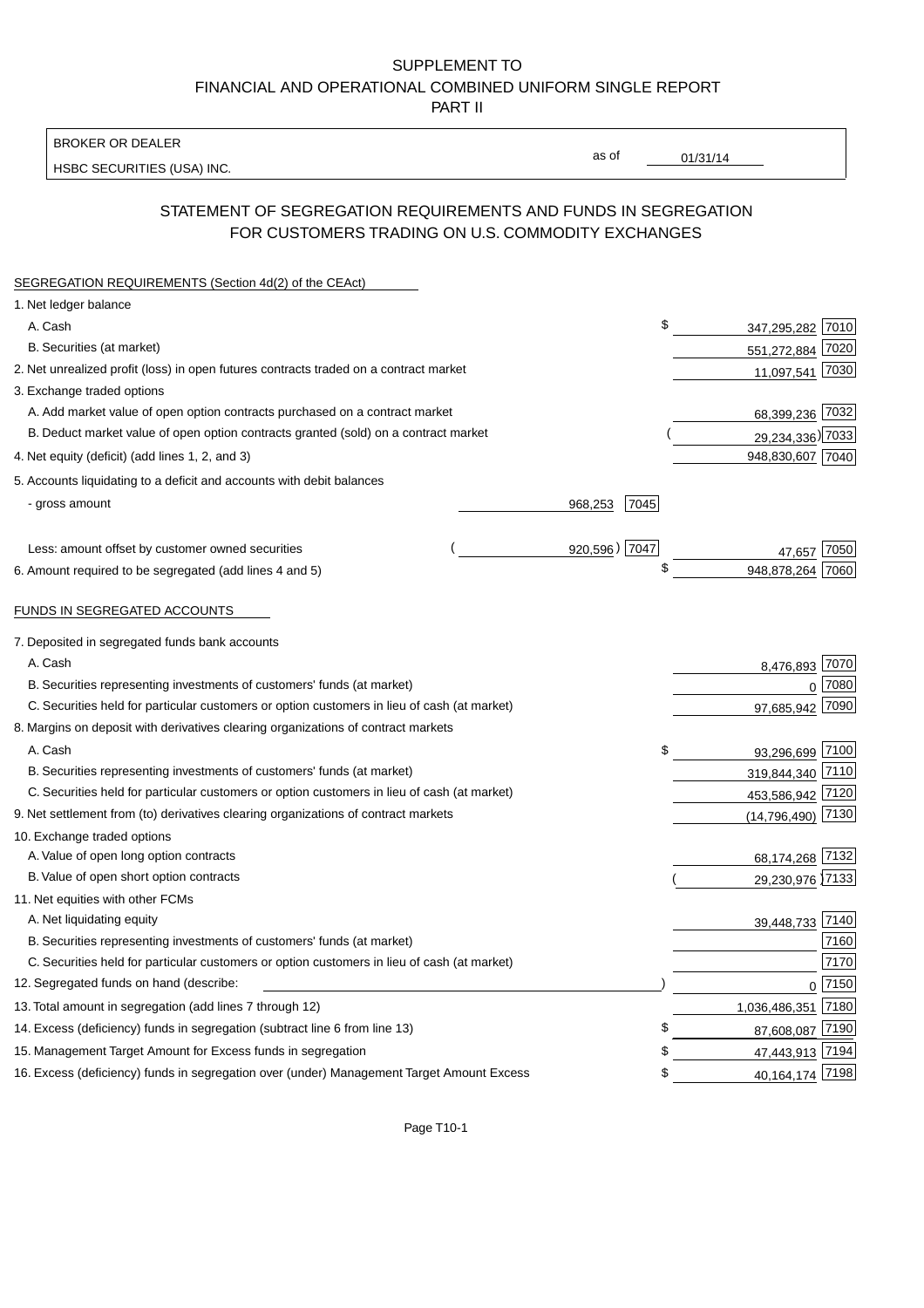# SUPPLEMENT TO FINANCIAL AND OPERATIONAL COMBINED UNIFORM SINGLE REPORT

PART II

 $\overline{\phantom{a}}$ 

| <b>BROKER OR DEALER</b>                                                              |                                        | as of     |          |           |
|--------------------------------------------------------------------------------------|----------------------------------------|-----------|----------|-----------|
| HSBC SECURITIES (USA) INC.                                                           |                                        |           | 01/31/14 |           |
| STATEMENT OF SEGREGATION REQUIREMENTS AND FUNDS IN SEGREGATION                       | FOR CUSTOMERS' DEALER OPTIONS ACCOUNTS |           |          |           |
| 1. Amount required to be segregated in accordance<br>with Commission regulation 32.6 |                                        | \$        |          | 7200<br>0 |
| 2. Funds in segregated accounts                                                      |                                        |           |          |           |
| A. Cash                                                                              | \$                                     | $0$  7210 |          |           |
| B. Securities (at market)<br>C. Total                                                |                                        | $0$  7220 |          | 7230      |
| 3. Excess (deficiency) funds in segregation                                          |                                        |           |          |           |
| (subtract line 2.C from line 1)                                                      |                                        |           |          | 0 7240    |

 $\overline{1}$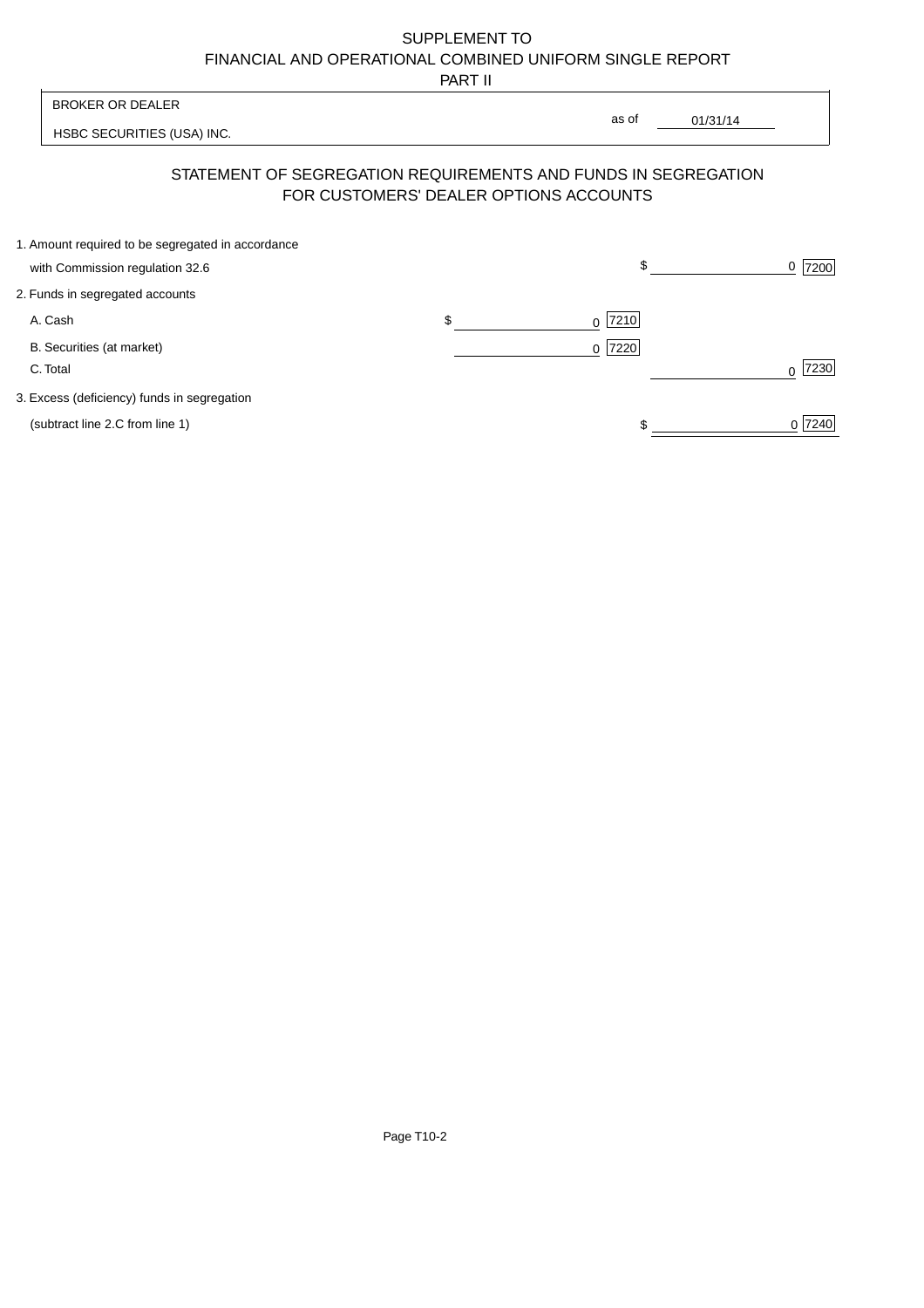SUPPLEMENT TO FINANCIAL AND OPERATIONAL COMBINED UNIFORM SINGLE REPORT

PART II

| BROKER OR DEALER           |       |          |
|----------------------------|-------|----------|
| HSBC SECURITIES (USA) INC. | as of | 01/31/14 |

#### STATEMENT OF SECURED AMOUNTS AND FUNDS HELD IN SEPARATE ACCOUNTS PURSUANT TO COMMISSION REGULATION 30.7

#### FOREIGN FUTURES AND FOREIGN OPTIONS SECURED AMOUNTS

| Amount required to be set aside pursuant to law, rule or regulation of a foreign government<br>or a rule of a self-regulatory organization authorized thereunder | \$              | O.         | 7305 |
|------------------------------------------------------------------------------------------------------------------------------------------------------------------|-----------------|------------|------|
| 1. Net ledger balance - Foreign Futures and Foreign Option Trading - All Customers                                                                               |                 |            |      |
| A. Cash                                                                                                                                                          | \$              | 51,333,808 | 7315 |
| B. Securities (at market)                                                                                                                                        |                 | 28,180,790 | 7317 |
| 2. Net unrealized profit (loss) in open futures contracts traded on a foreign board of trade                                                                     |                 | 7,844,467  | 7325 |
| 3. Exchange traded options                                                                                                                                       |                 |            |      |
| A. Market value of open option contracts purchased on a foreign board of trade                                                                                   |                 | 0          | 7335 |
| B. Market value of open contracts granted (sold) on a foreign board of trade                                                                                     |                 |            | 7337 |
| 4. Net equity (deficit) (add lines 1. 2. and 3.)                                                                                                                 | \$              | 87,359,065 | 7345 |
| 5. Accounts liquidating to a deficit and accounts with                                                                                                           |                 |            |      |
| debit balances - gross amount                                                                                                                                    | 7351<br>569,156 |            |      |
| Less: amount offset by customer owned securities                                                                                                                 | 569,155) 7352   |            | 7354 |
| 6. Amount required to be set aside as the secured amount - Net Liquidating Equity Method (add lines 4 and 5)                                                     | \$              | 87,359,066 | 7355 |
| 7. Greater of amount required to be set aside pursuant to foreign jurisdiction (above) or line 6.                                                                | \$              | 87,359,066 | 7360 |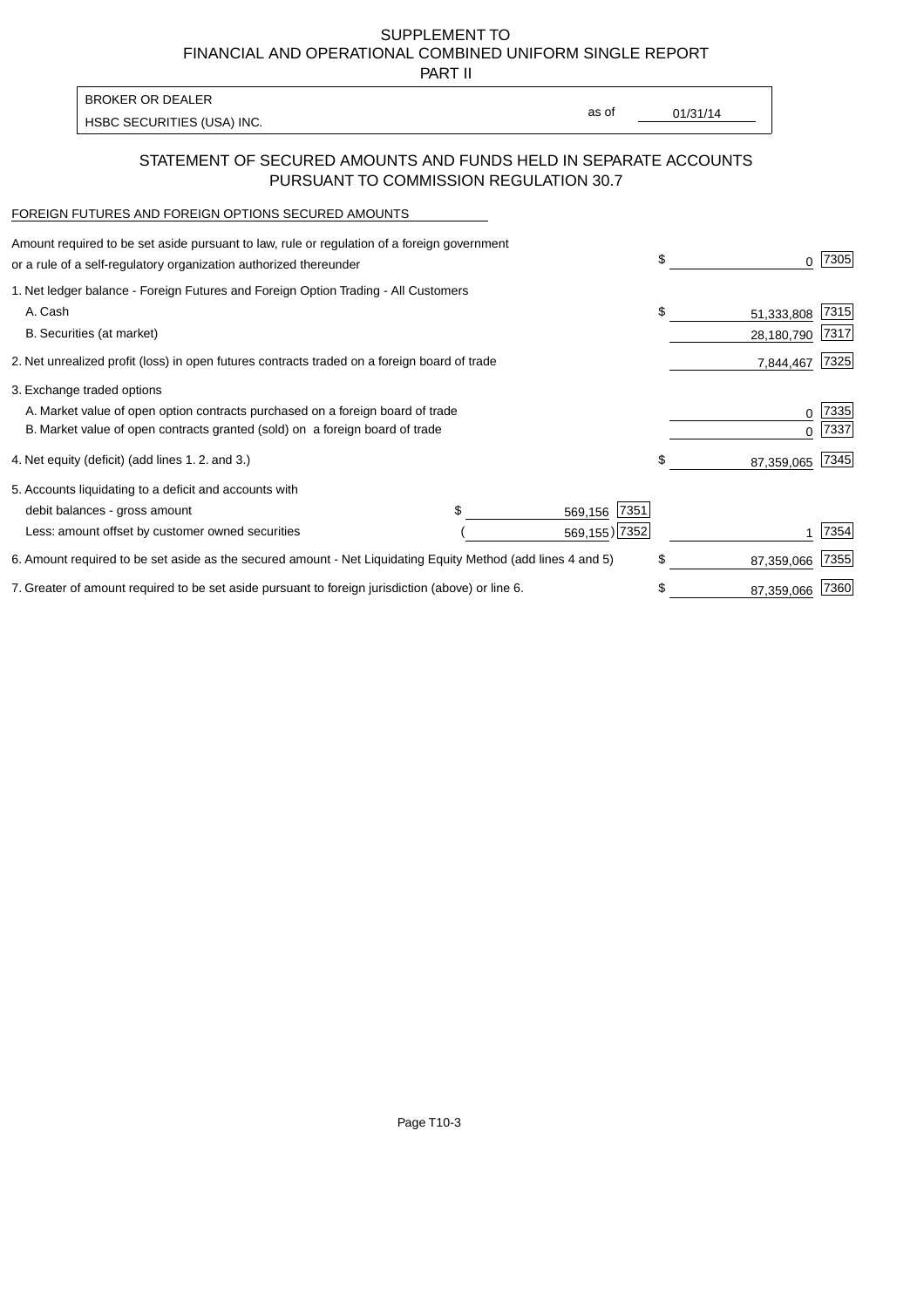# SUPPLEMENT TO

FINANCIAL AND OPERATIONAL COMBINED UNIFORM SINGLE REPORT

PART II

### BROKER OR DEALER

HSBC SECURITIES (USA) INC.

01/31/14 as of

## STATEMENT OF SECURED AMOUNTS AND FUNDS HELD IN SEPARATE ACCOUNTS PURSUANT TO COMMISSION REGULATION 30.7

#### FUNDS DEPOSITED IN SEPARATE REGULATION 30.7 ACCOUNTS

| 1. Cash in banks                                                                       |                       |                        |
|----------------------------------------------------------------------------------------|-----------------------|------------------------|
| A. Banks located in the United States                                                  | \$<br>1,108,570 7500  |                        |
| B. Other banks qualified under Regulation 30.7                                         |                       |                        |
| 7510<br>Name(s):<br><b>HARRIS TRUST</b>                                                | 23,380,235 7520 \$    | 24,488,805 7530        |
| 2. Securities                                                                          |                       |                        |
| A. In safekeeping with banks located in the United States                              | \$<br>63,680,790 7540 |                        |
| B. In safekeeping with other banks qualified under Regulation 30.7                     |                       |                        |
| 7550<br>Name(s):<br><b>HARRIS TRUST</b>                                                | $0$ 7560              | 63,680,790 7570        |
| 3. Equities with registered futures commission merchants                               |                       |                        |
| A. Cash                                                                                | \$<br>$0$   7580      |                        |
| <b>B.</b> Securities                                                                   | 7590<br>0             |                        |
| C. Unrealized gain (loss) on open futures contracts                                    | 7600<br>$\mathbf 0$   |                        |
| D. Value of long option contracts                                                      | $0$ 7610              |                        |
| E. Value of short option contracts                                                     | $0$ ) 7615            | 0 7620                 |
| 4. Amounts held by clearing organizations of foreign boards of trade                   |                       |                        |
| Name(s):<br>7630                                                                       |                       |                        |
| A. Cash                                                                                | \$<br>7640            |                        |
| <b>B.</b> Securities                                                                   | 7650                  |                        |
| C. Amount due to (from) clearing organizations - daily variation                       | 7660                  |                        |
| D. Value of long option contracts                                                      | 7670                  |                        |
| E. Value of short option contracts                                                     | ) 7675                | 7680                   |
| 5. Amounts held by members of foreign boards of trade                                  |                       |                        |
| Name(s):<br>7690                                                                       |                       |                        |
| A. Cash                                                                                | \$<br>36,708,813 7700 |                        |
| <b>B.</b> Securities                                                                   | $0$ 7710              |                        |
| C. Unrealized gain (loss) on open futures contracts                                    | 7720<br>7,844,467     |                        |
| D. Value of long option contracts                                                      | $0$  7730             |                        |
| E. Value of short option contracts                                                     | $_0$ ) 7735           | 7740<br>44,553,280     |
| 6. Amounts with other depositories designated by a foreign board of trade              |                       |                        |
| 7750<br>Name(s):                                                                       |                       | 0 7760                 |
| 7. Segregated funds on hand (describe:                                                 |                       | 0 7765                 |
| 8. Total funds in separate section 30.7 accounts                                       |                       | \$<br>132,722,875 7770 |
| 9. Excess (deficiency) set Aside Funds for Secured Amount (subtract Line 7 Secured     |                       |                        |
| Statement page T10-3 from Line 8)                                                      |                       | \$<br>45,363,809 7380  |
| 10. Management Target Amount for Excess funds in separate section 30.7 accounts        |                       | \$<br>17,471,813 7780  |
| 11. Excess (deficiency) funds in separate 30.7 accounts over (under) Management Target |                       | \$<br>27,891,996 7785  |
|                                                                                        |                       |                        |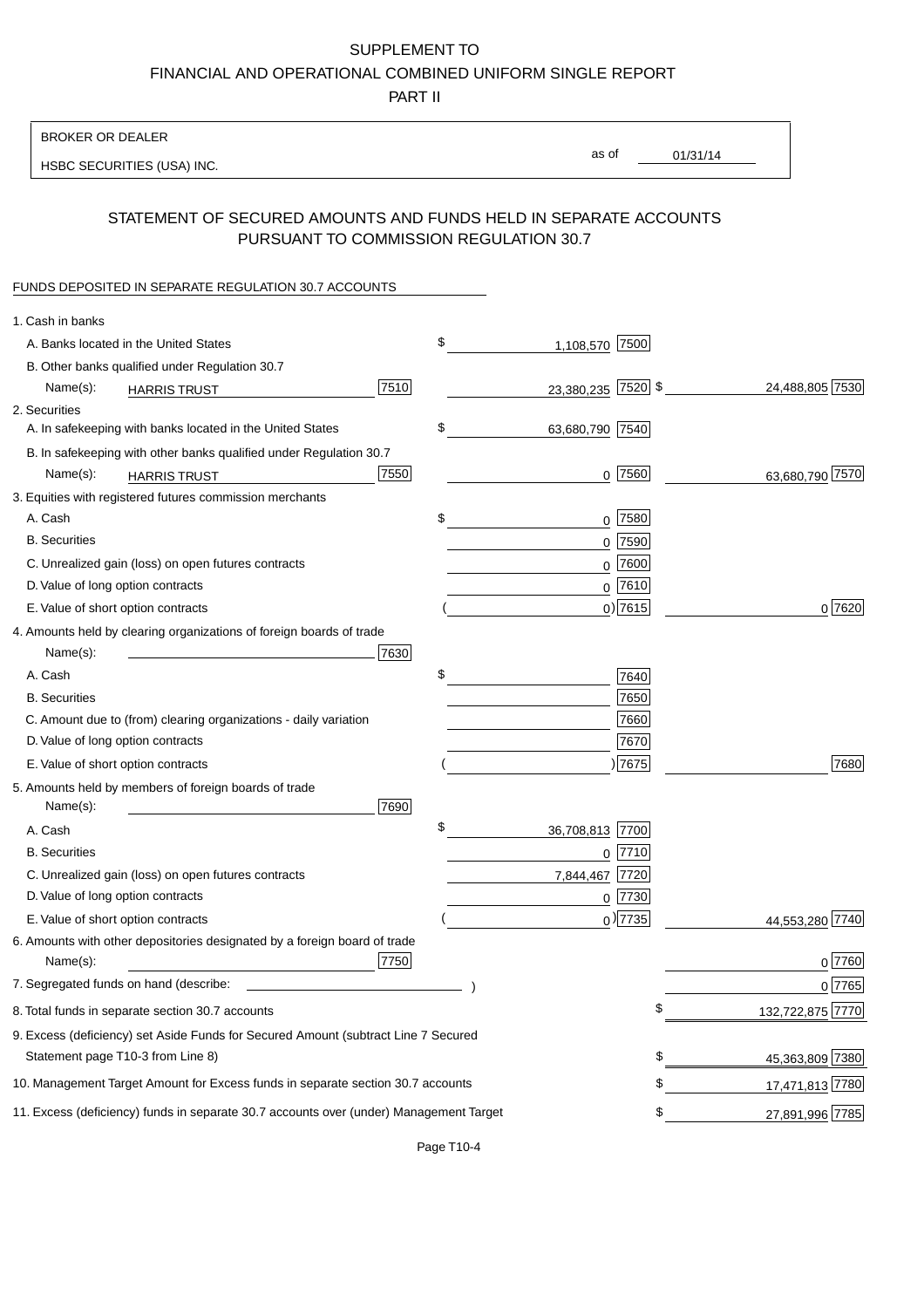#### SUPPLEMENT TO FINANCIAL AND OPERATIONAL COMBINED UNIFORM SINGLE REPORT PART II

HSBC SECURITIES (USA) INC. The state of the state of the state of the state of the state of the state of the state of the state of the state of the state of the state of the state of the state of the state of the state of BROKER OR DEALER

as of

#### STATEMENT OF CLEARED SWAPS CUSTOMER SEGREGATION REQUIREMENTS AND FUNDS IN CLEARED SWAPS CUSTOMER ACCOUNTS UNDER 4D(F) OF THE CEA

| <b>Cleared Swaps Customer Requirements</b>                                                                  |            |                        |                    |
|-------------------------------------------------------------------------------------------------------------|------------|------------------------|--------------------|
| 1. Net ledger balance                                                                                       |            |                        |                    |
| A. Cash                                                                                                     |            | \$<br>142,343,931      | 8500               |
| B. Securities (at market)                                                                                   |            | 59,650,302             | 8510               |
| 2. Net unrealized profit (loss) in open cleared swaps                                                       |            | (66, 584, 788)         | 8520               |
| 3. Cleared swaps options                                                                                    |            |                        |                    |
| A. Market value of open cleared swaps option contracts purchased                                            |            |                        | $0^{8530}$         |
| B. Market value of open cleared swaps option contracts granted (sold)                                       |            |                        | 0 8540             |
| 4. Net equity (deficit) (add lines 1, 2, and 3)                                                             |            | \$<br>135,409,445 8550 |                    |
| 5. Accounts liquidating to a deficit and accounts with                                                      |            |                        |                    |
| \$<br>debit balances - gross amount                                                                         | $0^{8560}$ |                        |                    |
| Less: amount offset by customer owned securities                                                            | $0)$ 8570  |                        | $0 \; 8580$        |
| 6. Amount required to be segregated for cleared swaps customers (add lines 4 and 5)                         |            | \$<br>135,409,445      | 8590               |
| Funds in Cleared Swaps Customer Segregated Accounts                                                         |            |                        |                    |
| 7. Deposited in cleared swaps customer segregated accounts at banks                                         |            |                        |                    |
| A. Cash                                                                                                     |            | \$<br>13,810,331       | 8600               |
| B. Securities representing investments of cleared swaps customers' funds (at market)                        |            |                        | 0 8610             |
| C. Securities held for particular cleared swaps customers in lieu of cash (at market)                       |            | 18,199,740 8620        |                    |
| 8. Margins on deposit with derivatives clearing organizations in cleared swaps customer segregated accounts |            |                        |                    |
| A. Cash                                                                                                     |            | 136,043,155 8630       |                    |
| B. Securities representing investments of cleared swaps customers' funds (at market)                        |            | 0                      | 8640               |
| C. Securities held for particular cleared swaps customers in lieu of cash (at market)                       |            | 41,450,562             | 8650               |
| 9. Net settlement from (to) derivatives clearing organizations                                              |            | (17,902,388)           | 8660               |
| 10. Cleared swaps options                                                                                   |            |                        |                    |
| A. Value of open cleared swaps long option contracts                                                        |            |                        | $0^{8670}$         |
| B. Value of open cleared swaps short option contracts                                                       |            |                        | $0$ ) 8680         |
| 11. Net equities with other FCMs                                                                            |            |                        |                    |
| A. Net liquidating equity                                                                                   |            |                        | $0^{8690}$         |
| B. Securities representing investments of cleared swaps customers' funds (at market)                        |            |                        | $0 \frac{8700}{ }$ |
| C. Securities held for particular cleared swaps customers in lieu of cash (at market)                       |            |                        | 0 8710             |
| 12. Cleared swaps customer funds on hand (describe: _                                                       |            |                        | $0 \;  8715 $      |
| 13. Total amount in cleared swaps customer segregation (add lines 7 through 12)                             |            | 191,601,400 8720       |                    |
| 14. Excess (deficiency) funds in cleared swaps customer segregation (subtract line 6 from line 13)          |            | 56,191,955 8730        |                    |
| 15. Management Target Amount for Excess funds in cleared swaps segregated accounts                          |            | \$<br>25,000,000 8760  |                    |
| 16. Excess (deficiency) funds in cleared swaps customer segregated accounts over                            |            |                        |                    |
| (under) Management Target Excess                                                                            |            | \$<br>31,191,955 8770  |                    |